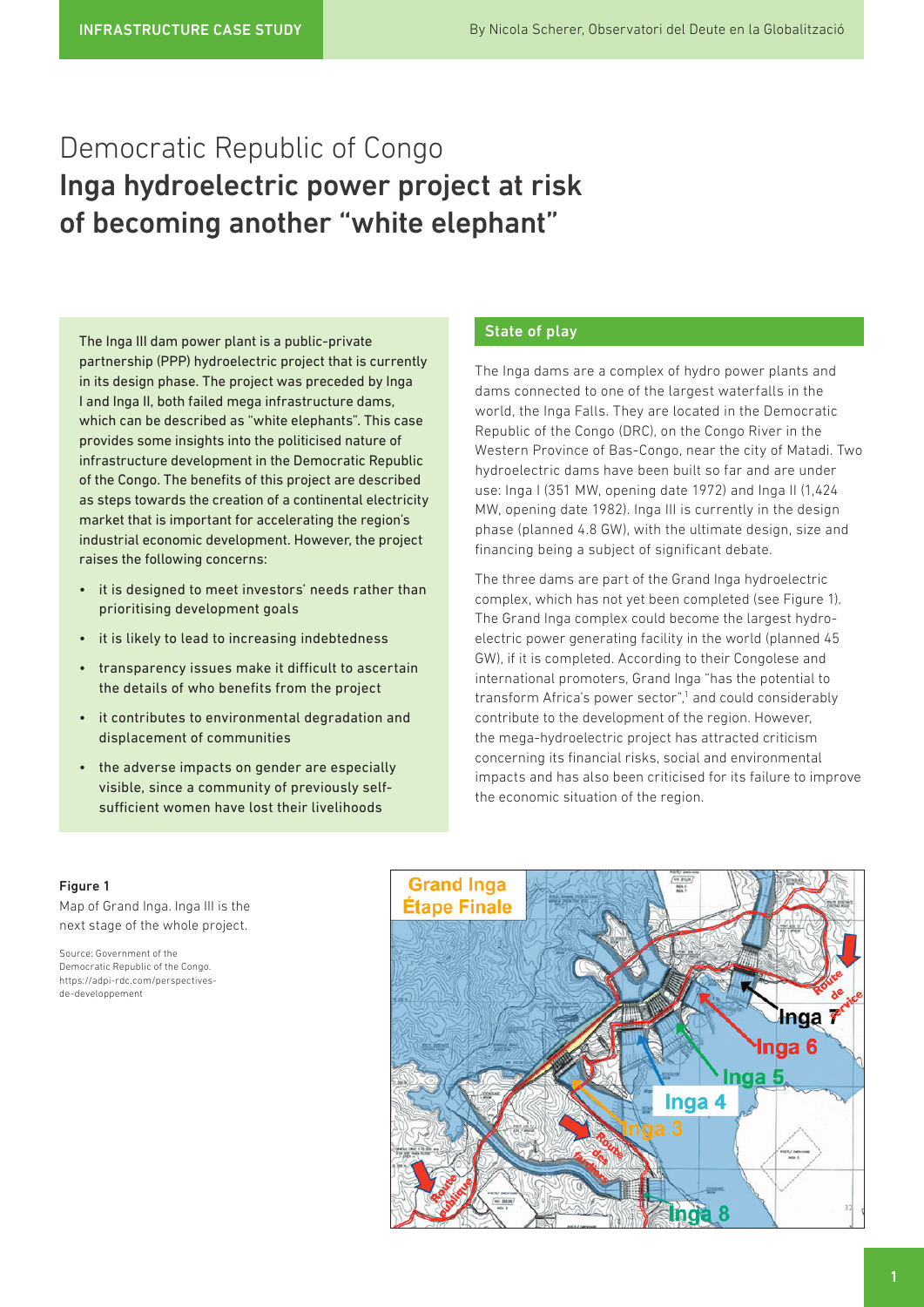After some years of standstill and problems with the private companies involved, the Congolese government and the international promoters revived the Inga III negotiations in August 2020, in the middle of the coronavirus pandemic. However, after Inga I and Inga II turned out to be "white elephants," there is a high risk of Inga III becoming another example of a failed PPP project.

# Looking back: Inga I and II

Inga dams I and II are two of the best-known examples of external sponsored and failed mega-projects during the era of Mobutu Sese Seko's dictatorship (from 1965 to 1997). The DRC commissioned those two disastrous, corruption-laden projects in 1972 and 1982. The dams were to be constructed in order to supply DRC and its neighbouring countries with electricity. However, with installed generation capacities of 351MW and 1,424MW respectively, the dams never generated the power promised. Today, the power plants are reported to be operating at 40 per cent of their capacity. Furthermore, these hydropower projects have mainly served cobalt and copper mines in the south (province of Katanga) and export markets, not the rural areas. According to World Bank data, in 2018 only 18.98 per cent of the population had access to electricity, positioning DRC at the very bottom of least developed countries (see Figure 2).

A mixture of private and public groups provided the financing for Inga I, II and the Inga-Shaba powerline, which connects the hydropower complex to the mining areas in Katanga. Notably the World Bank granted a loan for US\$ 13 million, and the European Development Fund financed the power lines and Inga I transformer station. Inga II was also financed by the European Development Fund and the European Investment Bank, which turned a blind eye to overcosts in the early assessments. In 1997, Mobutu left the DRC with a total debt stock of around US\$ 13 billion, where a huge portion can be tracked back to overruns and debt from the Inga projects.<sup>2</sup> However, the infrastructure was not spared from corruption afterwards. In 2008, US\$ 6.5 of the US\$ 200 million support for Inga II rehabilitation, financed by the European Investment Bank, African Development Bank and World Bank, went unaccounted for.3

In short, Inga I and II neither benefited economic development nor helped the Congolese people to improve their living situation, but displaced thousands, destroyed livelihoods and impoverished generations while plunging the country into debt. Inga's displaced communities have been struggling since the 1960s to obtain fair compensation and have received nothing to date.4

#### Figure 2

Access to electricity (% of population)



Source: World Bank data, March 2021 <https://data.worldbank.org/country/congo-dem-rep>

### International interests and strategies behind Inga III

Even though poor maintenance, financial problems and low operativity of Inga I and II raised concerns amongst development institutions, investors and civil society, there has still been a strong push for Inga III. The main promoter is the Congolese government. Félix Antoine Tshisekedi, President of DRC, declared Grand Inga a subject of personal concern. In June 2020, in the middle of the coronavirus pandemic, the DRC government organised a conference of African heads of state at the "Pan-African Conference on the Grand Inga". The main objectives of the meeting were to advance with the feasibility study of the project, and its financing.5

South Africa is one of the main supporters of the project. According to South Africa's Integrated Resource Plan,<sup>6</sup> the country plans to import at least 2.5GW of electric power from Inga III (or more than half of the original 4.8GW design). This was later formalised in the Power Purchasing Agreement (PPA) signed between the South African government and DRC.<sup>7</sup> In fact, in order to obtain financing for the project – given the inability of the Congolese government to reliably underwrite the project – the backing of the project by South Africa is crucial.<sup>8</sup>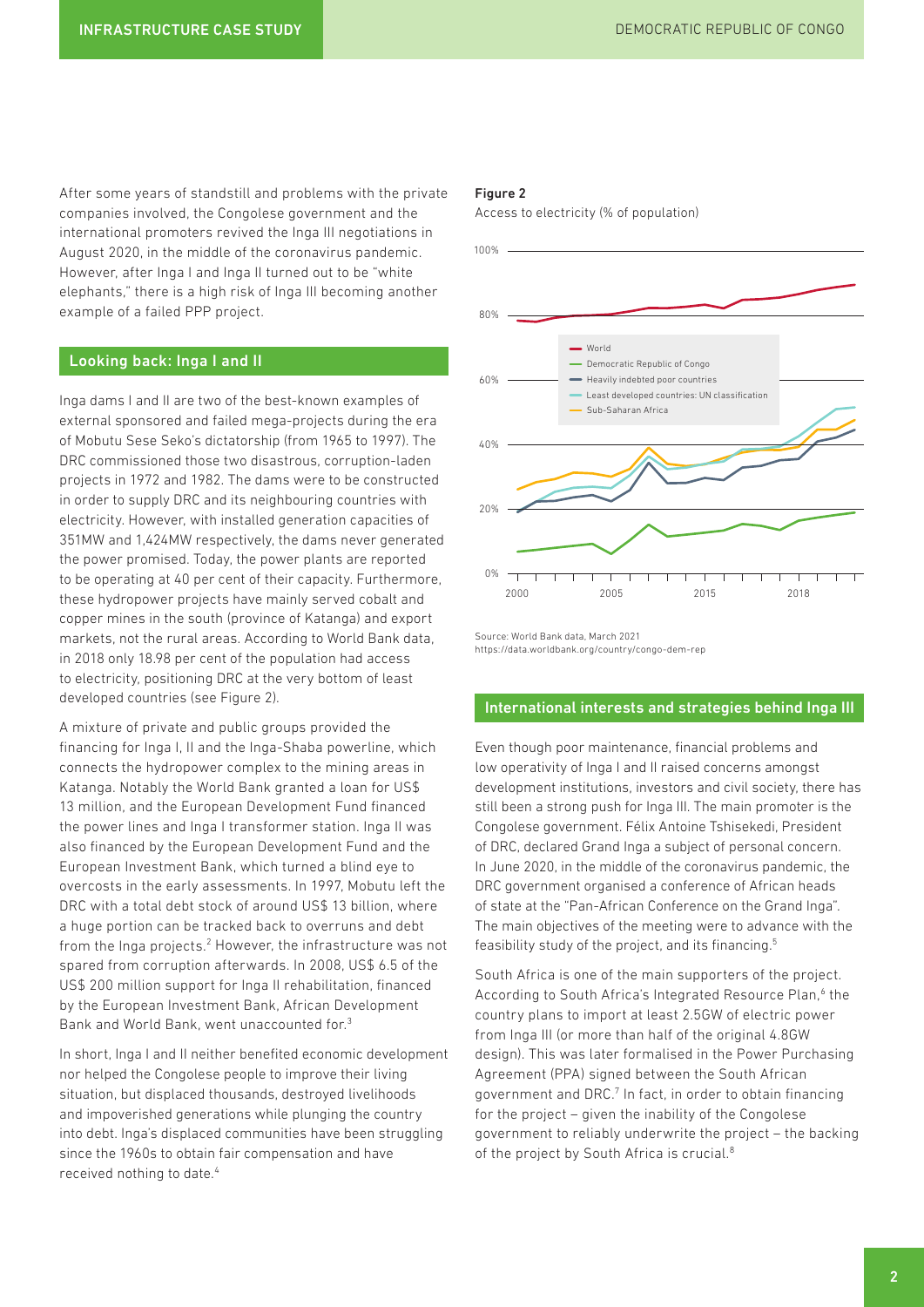### INFRASTRUCTURE CASE STUDY DEMOCRATIC REPUBLIC OF CONGO



Moreover, the Grand Inga project is a priority project for the African Union. In its Agenda 2063,<sup>9</sup> the Africa Infrastructure Development Programme – Priority Action Projects (PIDA-PAP) and the African Union's Master Plan for Continental Electrical Systems, Grand Inga is presented as a strategic project that could lead to the creation of a continental electricity market and could spur the continent's industrial economic development. After the opening of the African countries under the African Continental Free Trade Area (AfCFTA), since 1 January 2021, it is expected that Grand Inga will be further promoted by the African Union.

The massive dam is also part of a greater vision by the international economic community to develop a power grid across Africa that could provide the region and the international community with "green" energy. Grand Inga could produce up to 45 GW of hydropower electricity, over twice the power generation capacity of the Three Gorges in China, and more than a third of the total electricity produced in Africa.10 Grand Inga is listed by the G20-Multilateral Development Banks as one of the top 10 "Exemplary Transformational Projects" – that is, large projects meant to have a significant impact on development.

Furthermore, non-African promoters have also been interested in this project. Negotiations have been going on with European construction and energy firms about the possibility of transporting electricity through power lines, crossing half the African continent, to provide European economies with green hydropower. In August 2020, a delegation of German investors visited Kinshasa looking at investment opportunities and expressed their interest in Inga III.11 In parallel, backed up by the brand new National Hydrogen Strategy of Germany,<sup>12</sup> negotiations between the Congolese and German administrations, including meetings with German infrastructure and hydrogen companies, like Evagor GmbH, Siemens, Linde, VN Gas, Deutsche Bank and other companies, took place during 2020.13 The newly awakened interest of European investors in Inga III is certainly related to the increasing demand for green hydrogen, and with the objective to become climate-neutral by 2050 (objective of the European Green Deal), hydrogen power is being promoted as central for Europe's "green transition".14, 15

# Financial flows and fiscal impact

The total cost of Inga III is estimated to be US\$ 13.9 billion, which includes the construction of two dams and approximately 2,000 km and 3,000 km long transmissions lines within the DRC and across borders respectively. The development of the whole Grand Inga complex is estimated to cost up to US\$ 80 billion, including the cost of the transmission lines needed to carry power across Africa and potentially to Europe. However, learning from former mega-hydropower constructions, many consider this amount to be an underestimate.<sup>16</sup> If the estimated cost for Inga III turns out to be right, the construction cost of US\$ 13.9 billion represents around 29 per cent of DRC's Gross Domestic Product (GDP).17 This is a huge portion for a country like DRC, which spends around 3.3 per cent of GDP on health and 1.4 per cent of GDP on education.18

# How is Inga dam III financed?

The DRC has chosen to finance this mega-project as a PPP, and more specifically through a Build, Operate and Transfer (BOT) concession. This means that the concessionaire builds and operates the hydropower plant until the agreed date in the contract. Then, it transfers the full management of the infrastructure to the owner, the Congolese state. During the time of concession, the concessionaire has the right to use and obtain the benefits from selling the produced electricity, but the property right for the dam remains with the DRC.<sup>19</sup>

In 2018, after a long selection process that started in 2010 with the Congolese Government's "call of interest", former President Josef Kabila appointed two Chinese and Spanish groups that had competed for the project as co-developers. The two consortia were led by the China Three Gorges Corporation and the Spanish construction firm ACS. Unexpectedly, ACS withdrew from the project in February 2020 without an official statement, probably because of disagreements with the Chinese partner on the share of revenues.<sup>20</sup> The new agreement, signed in August 2020, brings together the companies in one consortium that comprises six Chinese companies, including China Three Gorges Corporation and AEE Power Holdings of Madrid. Following this new agreement, the six Chinese companies in the consortium have a total 75 per cent stake in the project while the Spanish company, AEE Power Holdings, has a 25 per cent share.21 The latter will retain this shareholding in the future special purpose vehicle that will be set up to develop and ensure the financial mobilisation for the implementation of this project.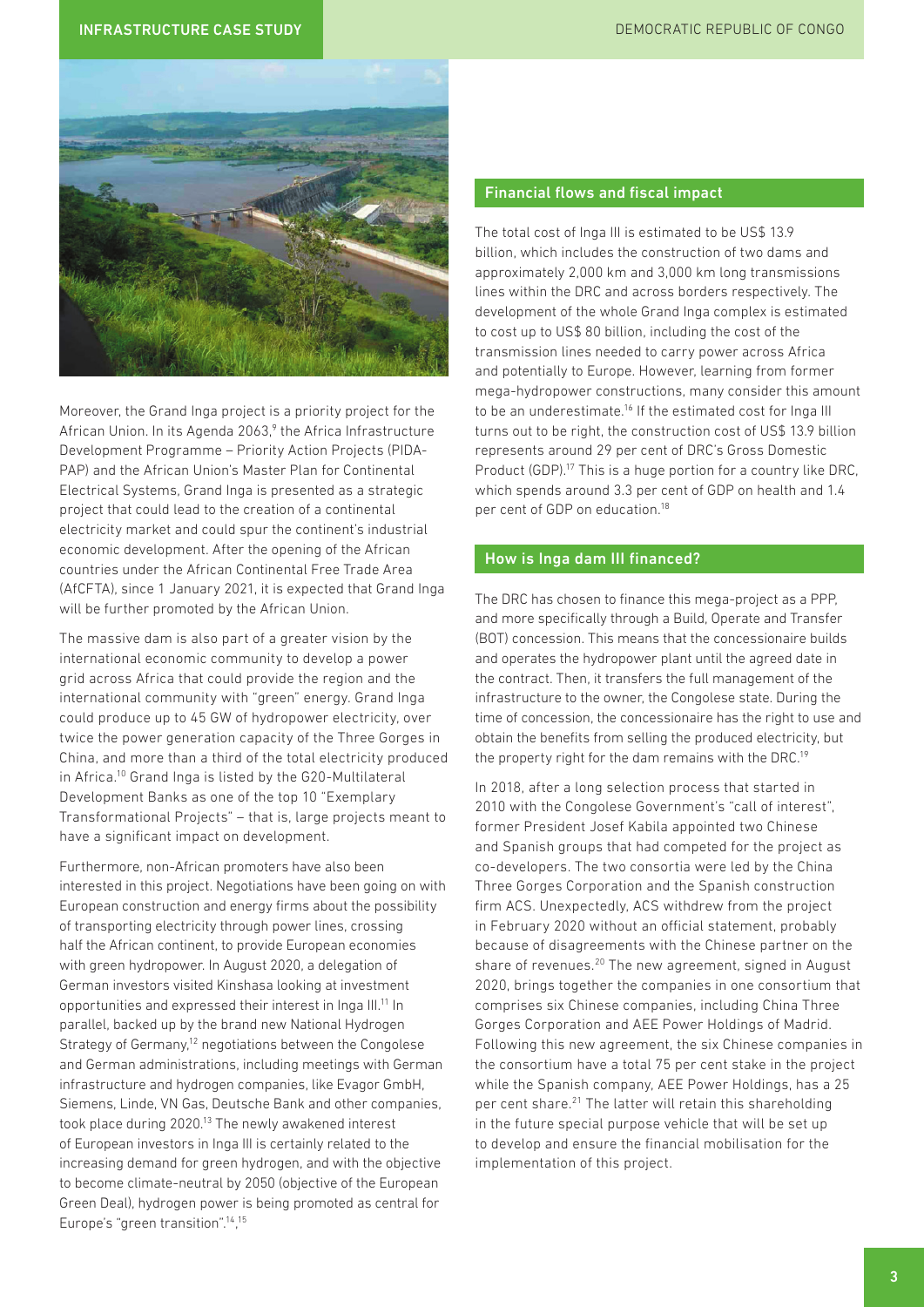# Financial support by international financial institutions

Regarding previous stages of Inga III, the project received funding from international development banks mainly for feasibility studies. In 2014, the World Bank approved a US\$ 73.1 million grant to give technical assistance for the planning and feasibility studies for Inga III. In 2016, the World Bank withdrew from the project because of diverging views on the leadership and national direction of the project, after the DRC took the decision to create the Agency for the Development and Promotion of the Grand Inga Project (ADPI-RDC), a specialised agency with the Presidency of the Republic in charge of all decisions concerning the Grand Inga project. Moreover, since 2010 the African Development Bank has provided grant support of US\$ 15 million to conduct a feasibility study of both the Grand Inga and Inga III hydro projects. The study was undertaken by a Canadian/French consortium.22

## Lack of transparency regarding the consortium

Importantly, the project has been surrounded by lack of transparency. The contract has not been published and more details on the agreement have not been revealed to the public, either by the Congolese authorities or by the companies towards their shareholders. This leaves a wide range of questions unanswered. In case of underperformance – as happened with Inga I and II – and in case of external shocks, like the coronavirus pandemic; in case of negative impacts on the ecosystem and population, who will assume responsibility? It is uncertain what kind of risk sharing has been agreed.

The Congolese government has not provided any details about what they will undertake to guarantee foreign investment. No information has been revealed so far on specific mechanisms to mitigate the risk, either on what kind of guarantee, or under what terms will be given to the investors. Furthermore, it is unclear what will be the role of the consortium: will it have the only construction and use right, or can other investors join in? Who will be in charge of looking for gaps in the financing?

### An institutional landscape to attract private finance

Like many other developing countries, DRC has been fully integrated in the World Bank's "Maximising finance for development" approach, which focuses on mobilising private sector solutions and finance to promote development projects.23 Even before that, the 2013 DRC's Country Assistance Strategy, implemented by the World Bank, aimed to help the country reach the Millennium Development Goals – mainly by privatising the natural resources, mining and energy sector, and increasing the "efficiency" of key public services, through PPP or management performance contracts. This programme came to a halt in 2017 and has been subjected to further review for non-compliance.<sup>24</sup> The World Bank is developing a new country partnership framework together with the DRC.

The Organisation for Economic Co-operation and Development (OECD) also recommended in its DRC Country Assistance to develop a strategy and policy framework for PPPs, including contracting mechanisms, social marketing and delivery of high-impact services to households being a priority for the water, agriculture and health sector. According to the African Development Bank, the African Union should be open to various financing models such as PPPs, commercial loans, development funding and sovereign bonds in order to close the "financing gap". According to the Bank, this is between US\$ 68 billion and US\$ 108 billion.25

Therefore, the DRC has embarked on a strategy based on PPPs aimed at mobilising significant funds for cooperation projects, in particular for basic infrastructure and natural resources (minerals, hydrocarbons, forest and water, amongst others). This political shift has led to new regulatory frameworks, promoting PPPs as the new development tool. This includes:

- The Law Nº14/005 of 11 February 2014 governing collaboration agreements and cooperation projects.26 This law regulates the modalities of contracting and execution of PPP projects in relation to development projects, but also provides for tax, customs, fiscal and exchange regime that derogates from common law.
- The special PPP-Law Nº18/016 of 9 July 2018 concerning PPP specifies models, procurements and responsibilities for the public and private partners. In concrete, as part of the PPP to be implemented through collaboration agreements, on the one hand, the companies, groups of companies, or consortiums carry out the building of infrastructure projects and operating of natural resources in the DRC and, on the other hand, the state undertakes to guarantee the investments made.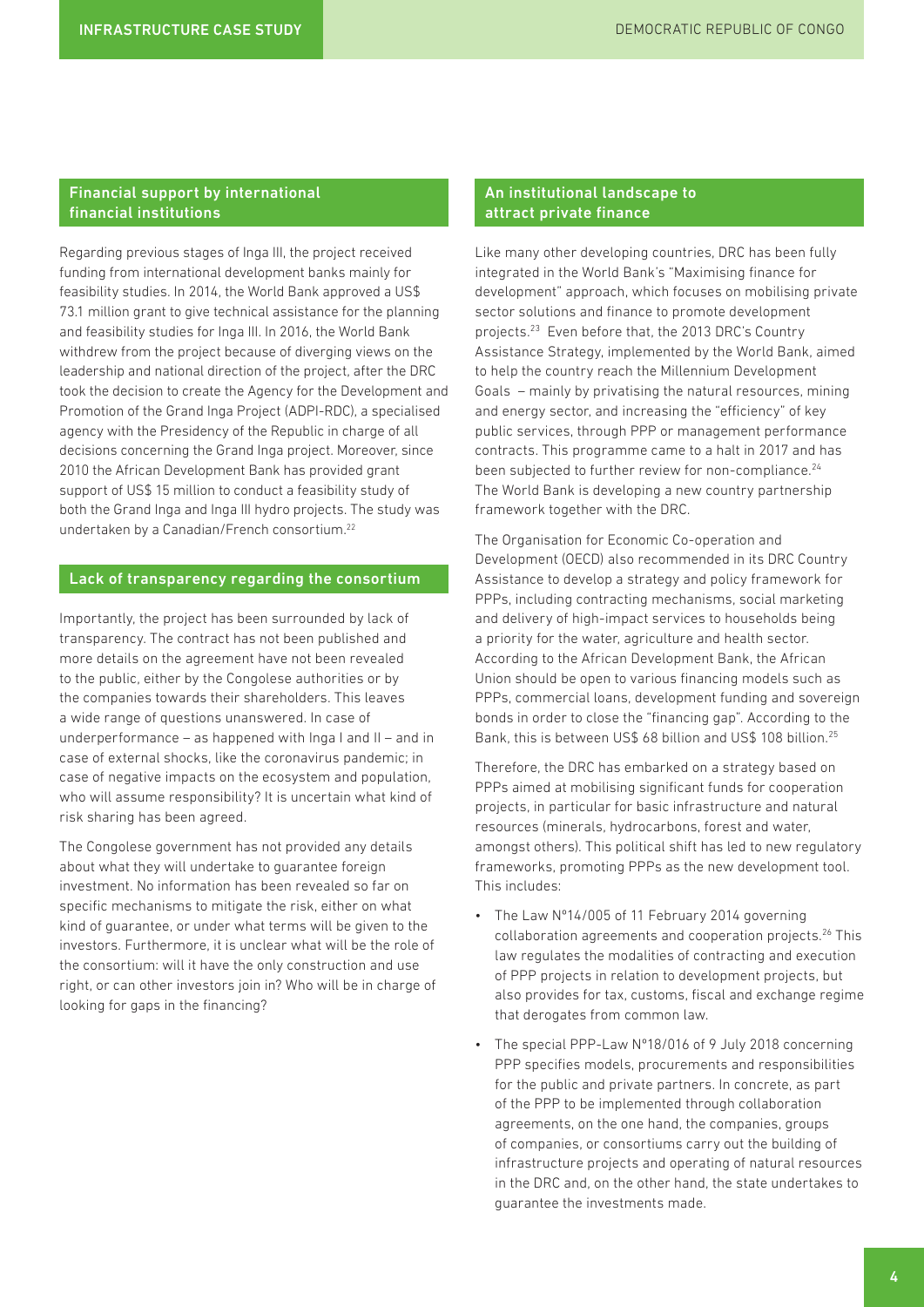# Who benefits from Inga III?

The two main companies involved in the PPP are China Three Gorges Corporation and AEE Power Holdings of Madrid. China Three Gorges Corporation is a listed holding company, owned by the Chinese government. Its Chairman is the secretary of the Communist Party, Lei Minshang. The corporation has bought in and invested heavily in the European energy sector, holding partial ownership of the Portuguese national electricity and natural gas grid.

Contrarily, AEE Power Holdings of Madrid, former partner in the Inga III consortium with ACS, stands out as a relatively small, private and very opaque corporation. There are no shareholders published anywhere, nor annual reports published, nor details revealed about their projects. It is probable that the president and founder Jose Angel Gonzalez Tausz has significant participation in shares, as well as the rest of board of directors. In fact, the board boasts prominent members like Ana Palacio, former Minister of Foreign Affairs of Spain.

In terms of revenues and returns of the private investment, Inga III is expected to energise the region and earn foreign exchange from exported electricity. The DRC government states that "significant and regular revenues are expected, particularly from water rights, in the order of US\$1 to 1.5 billion per year".<sup>27</sup> This revenue estimation could only be possible if the majority of Inga III's electricity generation is exported. The largest remaining fractions would be purchased by the mining industry in the DRC. Less than 10 per cent of the electricity from Inga III is expected to supply the DRC's residential electricity needs.<sup>28</sup> It is also expected that the project will access green funds through carbon credit, as hydroelectric power will be considered a sustainable investment.

### Investors calling the shots

In order to make Inga III attractive to investors, the project has been designed to gain revenues through selling electricity abroad. As Congolese citizens do not have the purchasing power nor the access to a local power grid, Inga III has no prospect of significantly improving access to electricity in the country or contributing to local economic development. Therefore, the project has clearly been designed in order to meet investors and foreign energy needs. This is illustrated by the fact that, when deciding on the size of Inga III, the private investors of the consortium insisted on building a larger Inga III than proposed in the former feasibility study financed by the European Investment Bank. South Africa had requested more electricity than the initial version could provide, $29$  and according to the

consortium, in terms of financial rentability, building a smaller hydrogen power plant would be less profitable than building a bigger Inga III dam. This despite the fact that it would lead to grave environmental and social impacts for the Congolese local communities.

# Impact Assessment of Inga III

Congolese and international non-governmental organisations, such as International Rivers,<sup>30</sup> Banktrack,<sup>31</sup> WoMin African Alliance<sup>32</sup> and the Congo Research Group<sup>33</sup> have called for a halt to Inga III in its current form, complaining about the lack of transparency in the management of the project and warning of its environmental, climate, social and gender impacts. Below there is a list of the different impacts identified by these organisations.

#### Displacements and loss of livelihoods

Inga III is expected to divert water into the Bundi Valley, which will eventually flood the valley as the stages of the project proceed. The Bundi Valley is where the communities of Inga and the surrounding area derive most of their resources. The Director of ADPI-RDC estimated that 37,000 people would be displaced by Inga III based on the broader 11 GW design. At 4.8 GW, the number would be well over 10,000 people. This includes the 9,000 people living in Camp Kinshasa, of which many inhabitants were displaced by the development of Inga I and II.

The history of displacement of populations for Inga I and II shows the devastating long-term human consequences of these projects, and the construction of Inga III will likely stir up these previous conflicts. The issues between the government and the communities are still not resolved and communities displaced by Inga I and II say they have not received the compensation promised.

#### Gender impacts

The women of Inga are self-sufficient, growing everything they consume on their own land. Most of the husbands of the region are unemployed and agriculture has become the only source of income. They have been abandoned by the Congolese government and starved of essential services, including water, energy, schools, hospitals and roads. The promised electricity and jobs for the region did not come about. These women have been able to survive for decades because of the river and forest and will be particularly impacted by any future displacements.<sup>34</sup>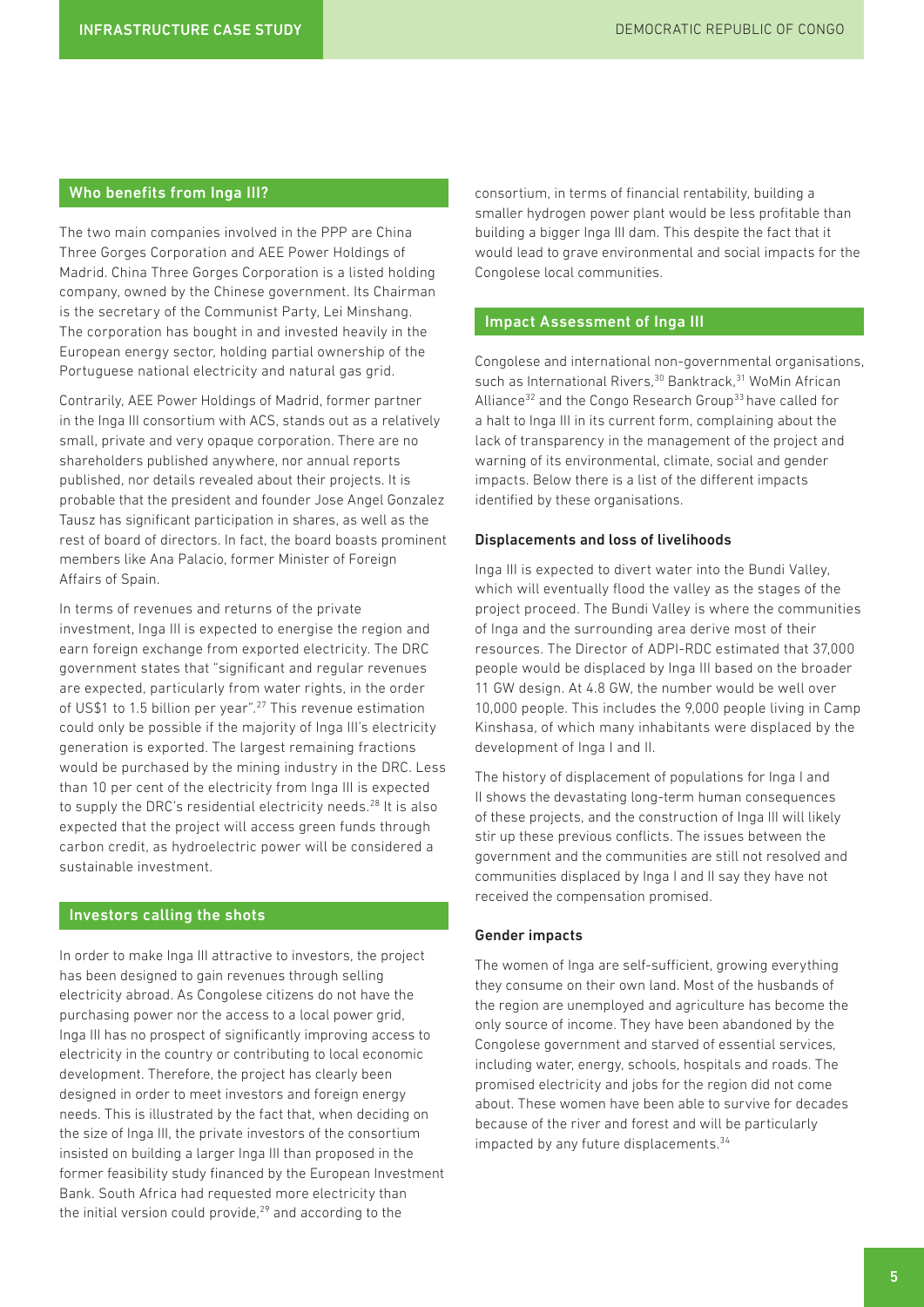### Environmental impacts

Inga III is likely to cause significant environmental damage, including a loss of biodiversity, increased threats to several endangered species, and a reduction in fish stocks. Furthermore, methane emissions are likely to increase as a result of the flooding of large tracts of forest. Inga III and the other phases of Grand Inga dam will also have an impact on the Congo plume, which is one of the largest carbon sinks in the world, essential for the mitigation of climate change. A series of studies were to be conducted by the World Bank in order to comply with environmental and social standards. However, these were never completed following its withdrawal of support for the project in 2016.

#### Economic and financial risks

The massive cost of this project threatens to plunge the DRC further into debt, compromising the country's longterm future and its prospects for inclusive and sustainable development. The International Monetary Fund and World Bank have advised the DRC to adopt a cautious approach to external borrowing. However, Inga III could mean several billions of dollars of new debt for the government, especially if the projects fails and the government will be tied to a PPP contract having to compensate the private corporations. This would increase the DRC's debt burden, harming the country's long-term economic health.

### Absence of transparency and dialogue

Since November 2015, the promotion of the Grand Inga project has been handed over to the ADPI, the special agency dedicated to promote the project. The ADPI is under direct control of the Presidency and has been criticised for a lack of transparency and supporting investors' plans without adequate independent studies. Moreover, the Inga III project design, which has been under consideration by the DRC government for decades, has not involved a single instance of meaningful free, prior and informed consultation with potentially affected communities. Communities have petitioned the government of DRC, demanding information disclosure and consultation in 2014 and 2018. Such a lack of transparency and public engagement does not meet the requirements of good governance.

To make matters worse, the DRC suffers from instability and considerable social, political and land conflicts. Resentment is growing among potentially affected communities, particularly among the thousands of victims displaced from their land during the construction of Inga I and II, who would again be victims of Inga III. These land grabs during the construction of Inga II resulted in serious land conflicts, and the Inga III project threatens to create new land conflicts that could lead to community opposition and serious violence.



# The way forward

A coalition of 32 Congolese civil society organisations involved in environmental protection urges the AfDB and any other financial institution not to agree to finance Inga III until the existing dams Inga I and II are fully operational and a plan is put in place to maintain the dams and transmission systems;35 until a full analysis of how the dams will affect the Congo Plume has been completed and reviewed by climate experts; a binding legal agreement detailing compensation between the government of the DRC and communities displaced by Inga I and II is reached; and a plan is put in place detailing how the project will address DRC's energy poverty.<sup>36</sup>

Considering the significant environmental and social impacts, as well as the high economic risks, doubts have been raised about whether Inga III will improve the living conditions of the Congolese people and contribute to sustainable and just development in the DRC. Furthermore, economists warn that the profitability of the hydropower plant on the Congo River is based on overly optimistic electricity prices.37 There have been dramatic changes in the energy sector in the past years. In particular, the cost of alternative energy sources like wind and solar has changed the game for cost-competitive and sustainable energy generation that can be rapidly scaled up.

More and more experts hold the opinion that there are more efficient ways to address severe energy deficits quickly and cost-efficiently.<sup>38</sup> For example, wind projects take only one to three years to build and most solar photovoltaic projects take a year. Both incur lower costs than hydropower projects, which take five to ten years to build. The latest construction time estimate for the Inga III is eight years. Longer build times lead to greater costs due to interest on capital. Analyses of data from past mega hydropower dams show that these projects cost twice the amount quoted at the start of the project. 39